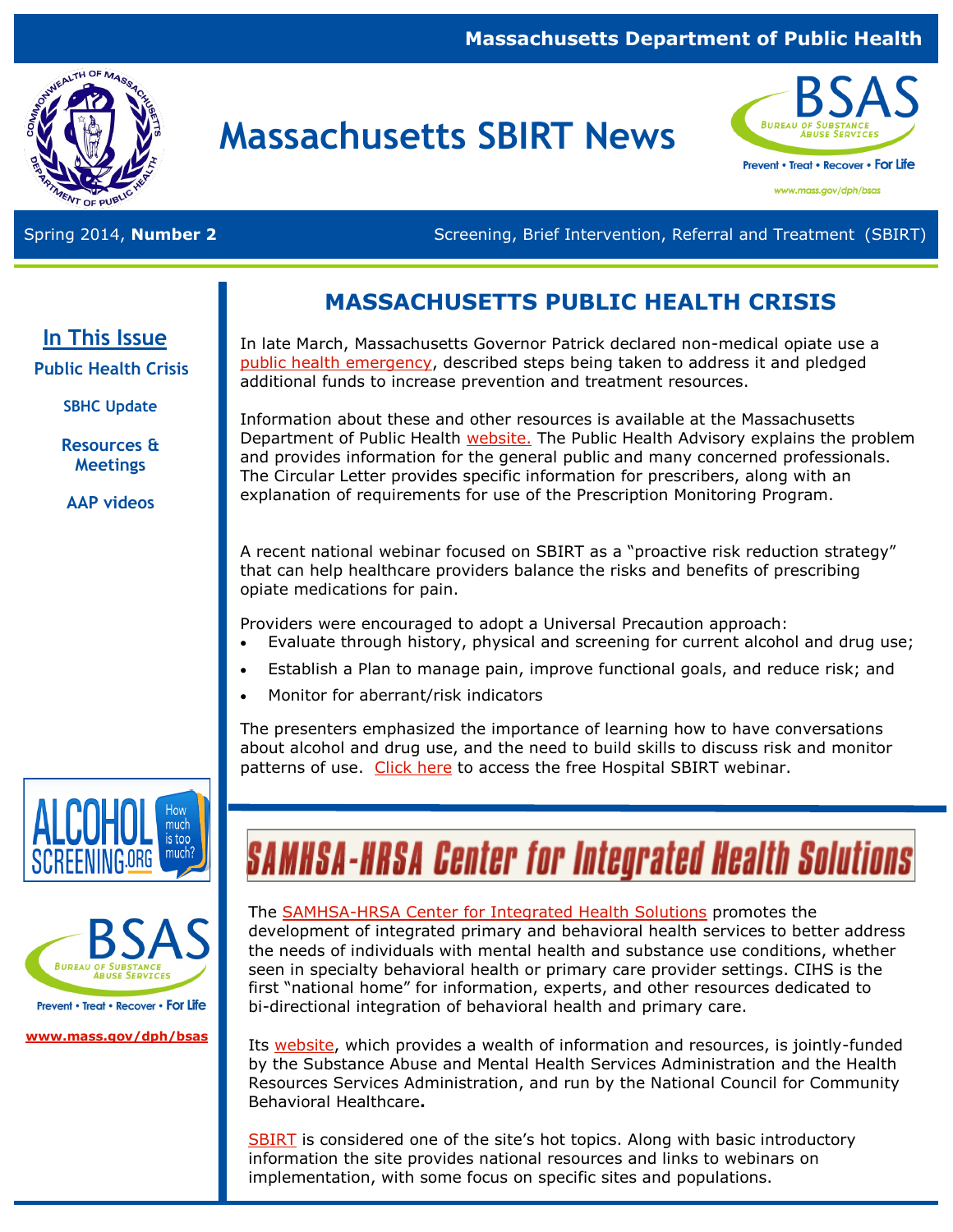### **CHECK IT OUT**

### **Regularly**

National Screening, Brief Intervention & Referral to Treatment Addiction Technology Transfer Center Netw Funded hy Substance Ahuse and Mental Ha

#### **[The National Screening,](http://www.attcnetwork.org/regcenters/index_nfa_sbirt.asp?rcid=21)  [Brief Intervention and](http://www.attcnetwork.org/regcenters/index_nfa_sbirt.asp?rcid=21)  [Referral to Treatment](http://www.attcnetwork.org/regcenters/index_nfa_sbirt.asp?rcid=21)  [Addiction Technology](http://www.attcnetwork.org/regcenters/index_nfa_sbirt.asp?rcid=21)  [Transfer Center](http://www.attcnetwork.org/regcenters/index_nfa_sbirt.asp?rcid=21)**

- … provides a wide variety of resources for providers across the country
- ... hosts webinars
- … provides access to digital tools
- … includes toolkits developed by sites implementing **SBIRT**
- … provides a national newsletter
- … and much more.

Supporting the Massachusetts Substance Use and Addictions Workforce

Central resource for anyone involved in preventing, intervening, treating, and supporting recovery from addictions in Massachusetts. Look for career information, upcoming trainings around the state, links to professional organizations and more.

**[http://maworkforce.adcare](http://maworkforce.adcare-educational.org/)[educational.org/](http://maworkforce.adcare-educational.org/)** 

### **SBIRT in School-Based Health Centers**

In July 2012, the Massachusetts Department of Public Health School-Based Health Center (SBHC) Program procured services for the operation of school-based health centers across the state.

As part of the contract, each SBHC medical provider was required to incorporate SBIRT into routine adolescent visits and meet the following performance measure targets:

- 75% of SBHC clients age 12 to 18 years seen by the medical provider will be assessed at least once during the school year for substance use using the CRAFFT tool; and
- 100% of students screened will receive a brief intervention\* and, if appropriate, referral to treatment according to the CRAFFT algorithm in the Provider Guide: *[Adolescent Screening, Brief Intervention, and](http://www.mass.gov/eohhs/docs/dph/substance-abuse/sbirt/crafft-provider-guide.pdf)  [Referral to Treatment Using the CRAFFT Screening Tool.](http://www.mass.gov/eohhs/docs/dph/substance-abuse/sbirt/crafft-provider-guide.pdf)*

The Bureau of Substance Abuse Services sponsored regional SBIRT 'refresher' trainings with an Institute for Health and Recovery Trainer for the SBHC medical providers. The goal was to increase provider selfefficacy and strengthen motivational interviewing skills.

#### FY 2013 Performance Across 31 Sites

- 64.3% of all clients were screened with the **CRAFFT** tool
- 78.0% of clients screened received a brief intervention

#### Total clients who received a CRAFFT screen: 4.893

• 28% of clients screened were screened more than once

#### **Total CRAFFT screens administered: 7,474**

- 5,940 (79.5% of all screens) resulted in a brief ٠ intervention
- 497 (6.6%) resulted in a positive score (≥2)
- 493 (99.2%) of those with a positive screen resulted in an intervention or referral to additional services

18 24

Table: Number and Percent of CRAFFT screens by score. Note: Clients were provided interventions and referrals based on clinical judgment. If a client is already in treatment at the time of a positive screen, further interventions/referrals may not be clinically indicated.

**CRAFFT SCORE:** The higher the score (positive response to specific screening questions) indicates a greater level of risk.

**\*** For this population 'Brief Intervention' includes conversations with the adolescent that reinforce no use and no risk, as well as those that engage youth who screen positive for a level of risk.

For more information, please contact Renee Aird, Director, School-Based Health Center Program at Renee. Aird@state.ma.us.

|                | <b>CRAFFT Number of Percent of</b><br>Score Screens Screens |                |
|----------------|-------------------------------------------------------------|----------------|
| $\bf{o}$       | 6530                                                        | 87             |
| $\mathbf{1}$   | 447                                                         | 6              |
| $\overline{2}$ | 203                                                         | 3              |
| 3              | 136                                                         | $\overline{2}$ |
| 4              | 99                                                          | $\mathbf{1}$   |
| 5              | 41                                                          | .55            |
|                |                                                             |                |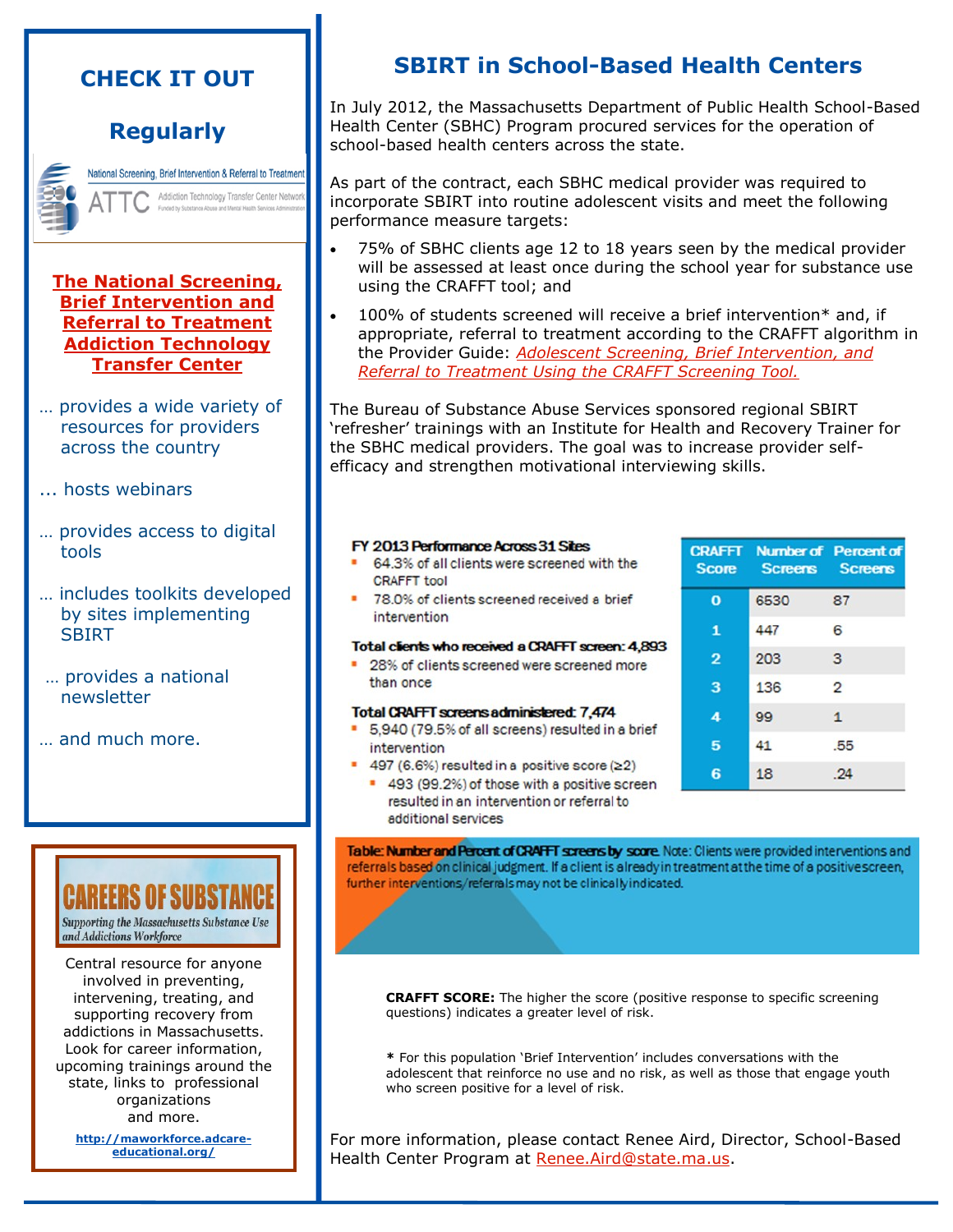

#### *FROM CDC QuickStats:*

**Percentage of Adults Aged ≥25 Years Who Were Current Smokers or Current Regular Drinkers,\* by Education Level**† National Health Interview Survey, United States, 2012§



Abbreviation: GED = general equivalency diploma.

The figure above shows the percentage of adults 25 and older, by education level, who were current smokers or current regular drinkers in the US during 2012.

Among adults 25 and older in 2012, 26.5% of those who did not graduate from high school and 26.4% who had a high school diploma or general equivalency diploma were current smokers, compared with 19.7% who had attended some college and 7.9% with a college degree.

In contrast, 64.2% of college graduates were current regular drinkers, compared with 52.3% of adults with some college, 47.3% of high school graduates or general equivalency diploma recipients, and 35.3% of adults who did not finish high school.

† Highest education completed consists of four categories: 1) adults with less than a high school diploma, 2) adults with a high school diploma or GED, 3) adults who attended some college including those receiving associate's degrees ("some college"), and 4) adults who completed a bachelor's degree or higher.

§ Estimates are based on household interviews of a sample of the non-institutionalized U.S. civilian population. Unknowns were not included in the denominators when calculating percentages. Percentages are age adjusted to the projected 2000 U.S. population as the standard population using four age groups: 18–44, 45–64, 65–74, and ≥75 years.

¶ 95% confidence interval.

Blackwell DL, Lucas JW, Clarke TC. [Summary health statistics for U.S. adults:](http://www.cdc.gov/nchs/data/series/sr_10/sr10_260.pdf) National Health Interview Survey, 2012 (provisional report). Vital Health Stat 2014;10 (260).

**MASSACHUSETTS SUBSTANCE ABUSE INFORMATION** AND EDUCATION HELPLINE

800-327-5050 · HELPLINE-ONLINE.COM

#### **To learn more contact:**

Carol Girard Coordinator, SBIRT Programs Bureau of Substance Abuse Services MA Department of Public Health

[Carol.D.Girard@state.ma.us](mailto:Carol.D.Girard@state.ma.us) 

### Prevent • Treat • Recover • **For Life**